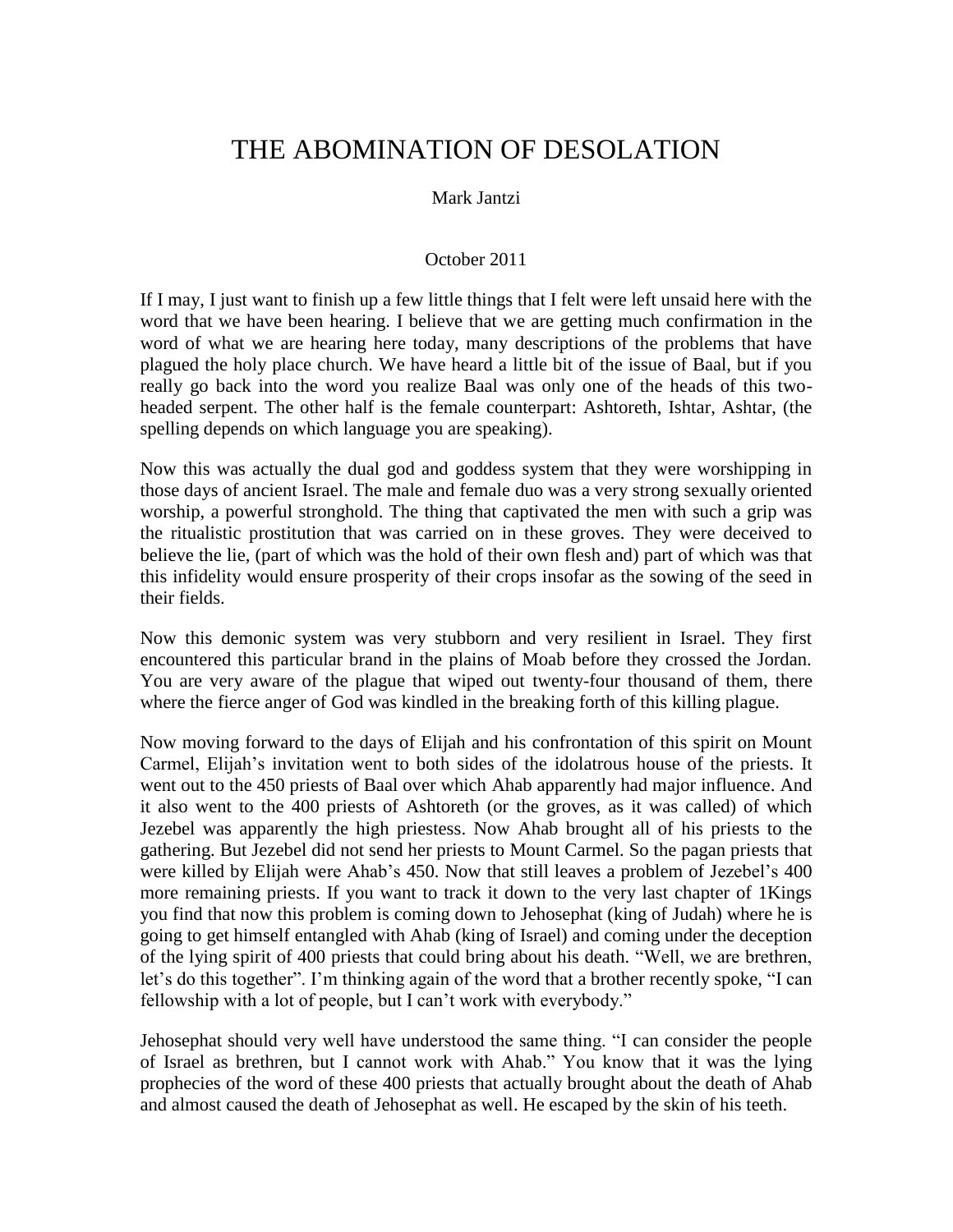Now God has ordained that this Ahab/Jezebel idolatrous empire should be destroyed. He had to appoint Jehu as a king to finish the job and because of Elijah's own personal weakness in his fear of Jezebel; He also appointed a double portion ministry of Elisha to finish the prophetic job of Elijah.

Now brethren, I do believe that we are coming into the Elijah company ministry<sup>1</sup> and it may very well be manifest as a double portion Elisha type of ministry.

So let us relate this to the issues of the holy place church that needs to be dealt with and needs to be cleaned up. So now let's go to Revelation Chapter 11. You may be tired of hearing me talk about Revelation Chapter 11, but I keep seeing new things here. I have trouble getting beyond about the  $3<sup>rd</sup>$  verse. So look at verses 1 and 3.

Re 11:1 *"And there was given to me a reed like unto a rod: and the angel stood, saying, Rise, and measure the temple of God, and the altar, and them that worship therein."*

Now where I live I would understand that this was a measuring stick, a measuring rod or what we would call a yardstick. Some might call it a meter stick and the purpose of this tool is to measure. Now you may want to ask: "Why is God saying that He wants His house measured? He surely knows what its dimensions are."

So obviously He is not talking about some kind of natural measuring here. He is talking about a spiritual situation. He is talking about the people here that need to be measured and when God is talking about measuring people we could use the word "examination" and we could substitute the word "judgment" as well.

So the holy place people, if we can identify ourselves as such, are coming under God's examination. Judgment must begin where? First at the house of  $God<sup>2</sup>$ . Maybe you were hoping that that judgment only applied to the outer court. You were hoping that meant "I'm excluded, I've already been measured". The measurement of the outer court is quite clear in verse two. If we clearly understand that we are living in the time of Revelation Chapter 11 (in the beginning of the chapter), then the examination of the outer court is already a finished product or a work in process. It is a done deal, "Don't even bother to measure it any more" is what the Lord is saying via this angel.

It says (vs 1) *"And there was given me",* who is the **"me"** that is writing this? This is John. Is John an angel? Well, he is given instruction by an angel as if he were an angel (a messenger of God). But what is John and what does he really represent? John is a man of ministry, is he not? He is a man of the apostolic calling.

**SO THE APOSTOLIC WORD, THE WORD GIVEN TO THE MINISTRY IN THIS HOUR IS TO USE THIS WORD TO EXAMINE YOURSELVES AND THE HOLY PLACE CHURCH**.

<sup>&</sup>lt;sup>1</sup> See our book online "Elijah Must Come"

 $2^{2}$  1 Peter 4:17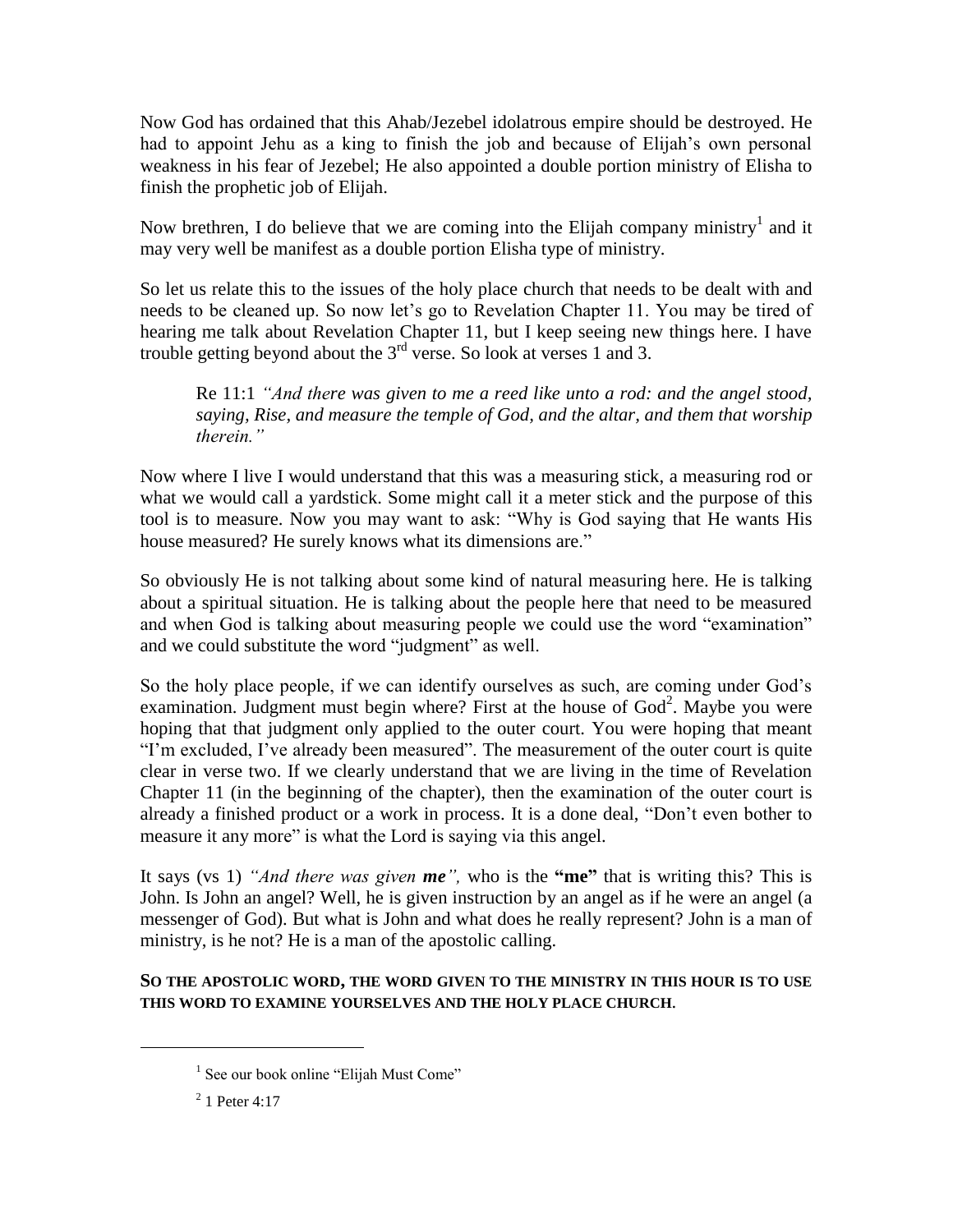Here is the rod, here is the standard, the standard is My Word, the standard is what My Spirit is saying, measure yourself. It applies to the holy place people of the temple; it applies to the church where golden altar is located.

Now let me go over some ground again that we talked about in July (2011). Let me bring in some things that I believe were brought in the first meeting. Because of the problem, because of the abomination, the holy place needs to be emptied out.<sup>3</sup> As far as I am concerned the only direction to go is further in (higher ground), to the holy of holies. I am also aware that in the process of evacuating, there will also be another migration going in the opposite direction, back to the outer court (which is slated for destruction by the world (Gentiles).

Now I am thinking of several things; how do we put this all together? I'm thinking of the choice that we must make between the two houses, the one being the old house and the other being the new house. I have to believe that every man that heard that word, clearly understood that there was going to have to be some kind of a decision made. I have been making observations now in the last year, perhaps two years, of people making decisions. I have observed people that I once believed had laid hold upon the word that we preach, and I see them making a clear definitive decision to go to the old house. At least from my point of view that's what appears to be happening. Yet if I sit down with some of them and ask which way they are going, they are thoroughly convinced in their own mind that they are choosing the new house, to such an extent that they might even start preaching what I said. I'm asking, "What kind of a spirit of deception is this? Either I am deceived or someone else is."

This kind of deception is such a thing that I don't believe I have ever encountered before. Then I remember in the first part of Matthew 24 and how Jesus warned us at least three and possibly four times saying, "Beware that ye be not deceived". Then He described the deception as such a deception that if it were possible it should deceive the very elect. Now the nature of that deception is that it has gotten a hold of some of the ones deceived and they have said to themselves, "I am the elect, therefore I cannot be deceived." And they would sit down and say to me, "No Brother Mark, you are the one that is being deceived."

So I sit down and then I go away and I stand before the Lord and I hold my head and I say, "My God, tell me if I am being deceived. Am I missing something here?"

So I go back to the foundations, the foundations that have to be restored properly, and I begin again to lay the blocks, the stones. In my mind I lay this one. I lay this one. I lay this one. I lay the next layer.

I say, "No, this is what the altar must look like. That (fictitious) man has made a mistake"

 $3$  Matt. 24:15-16 ... "flee into the mountains."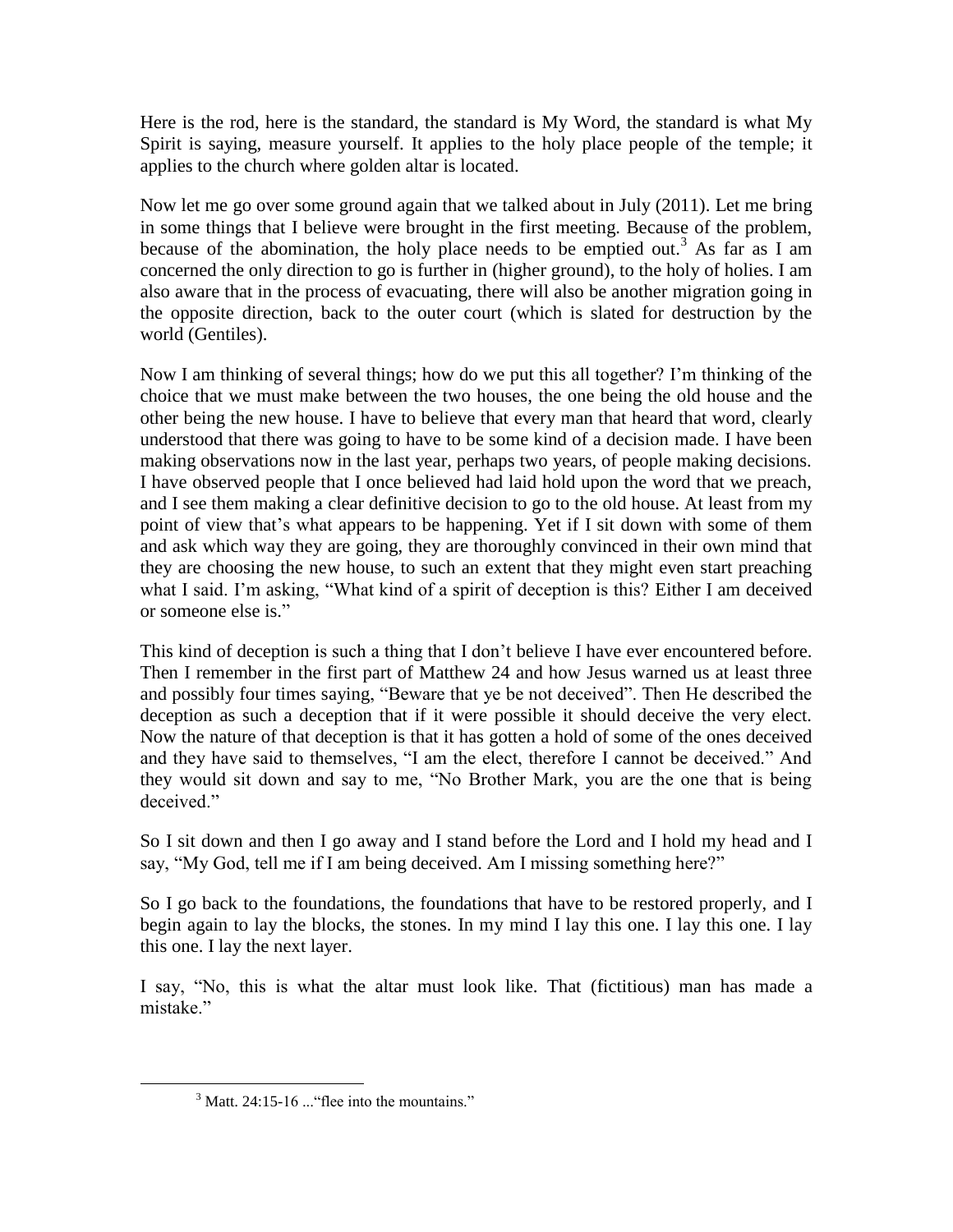Are you hearing what I am saying? Are some of you identifying with this? So we must come to the place brethren, where we know what is true and what is not true; we know what is white and we know what is black; and we know the shades of black that are called gray.

Then we make a decision: "If it is not true and pure I will not have it."

So, there is a sequence of events that must take place for me to go past the veil and on into the holy of holies. Now the word is very clear that we are hearing this weekend. "We can no more linger in Judaea's plain." Judaea is a good place; it has been a good place. But Judaea is too low. The floods are coming to the plane.

Where we are living (in our natural location) there came two hurricanes (Irene and Lee), one after the other 10 days apart. The people that lived in the villages on the low lying area along the Schoharie were flooded. The first hurricane, they called it a five hundred year flood. I overheard our town supervisor talking on his cell phone down at Wal Mart after the flood. He recognized me as a neighbor and he came over and talked to me.

He said, "Was your house damaged?"

I said, "No, just the road, just near our house, but not our house."

I said to him, "I heard you talking and I thought I heard you referring to the flood that we had two or three years ago as a five hundred year flood?"

He said, "No, that was a three-hundred year flood, this one (September 2011) is a fivehundred year flood."

Rita and I drove along part of that route after the flood. I have never seen such devastation. A whole house is moved, smashes into a tree and there is left nothing but a pile of rubble lying in front of the tree. They said that in the villages of Schoharie and Middleburg, very much alike, 80% of the houses were either totally destroyed or declared unfit to live in by the inspectors. Now the problem, it is a low lying area. The rivers really own that area. The river supposedly laid claim to it five hundred years ago and again laid claim to it three hundred years ago. Incidentally, nobody is known to have lived in these areas three of five hundred years ago.

But I cannot linger in that plane. Jesus has told us clearly what is coming. The second verse of Revelation chapter 11 clearly describes the outer court. The choice between the houses brethren is not simply a choice between outer court and holy place. I believe that this is a message that God is bringing to the holy place people. There is something new that we have not yet seen that we have not yet tasted; something that we have been promised, but it is going to involve a transition. Did you hear that word transition? Did you hear that we are a transitional people?

There came a time that the children of Israel had wandered long enough in the desert. There came a time when the word of the Lord spoke to Joshua (Yeshua is His name, the Saviour) saying, "Moses my servant is dead."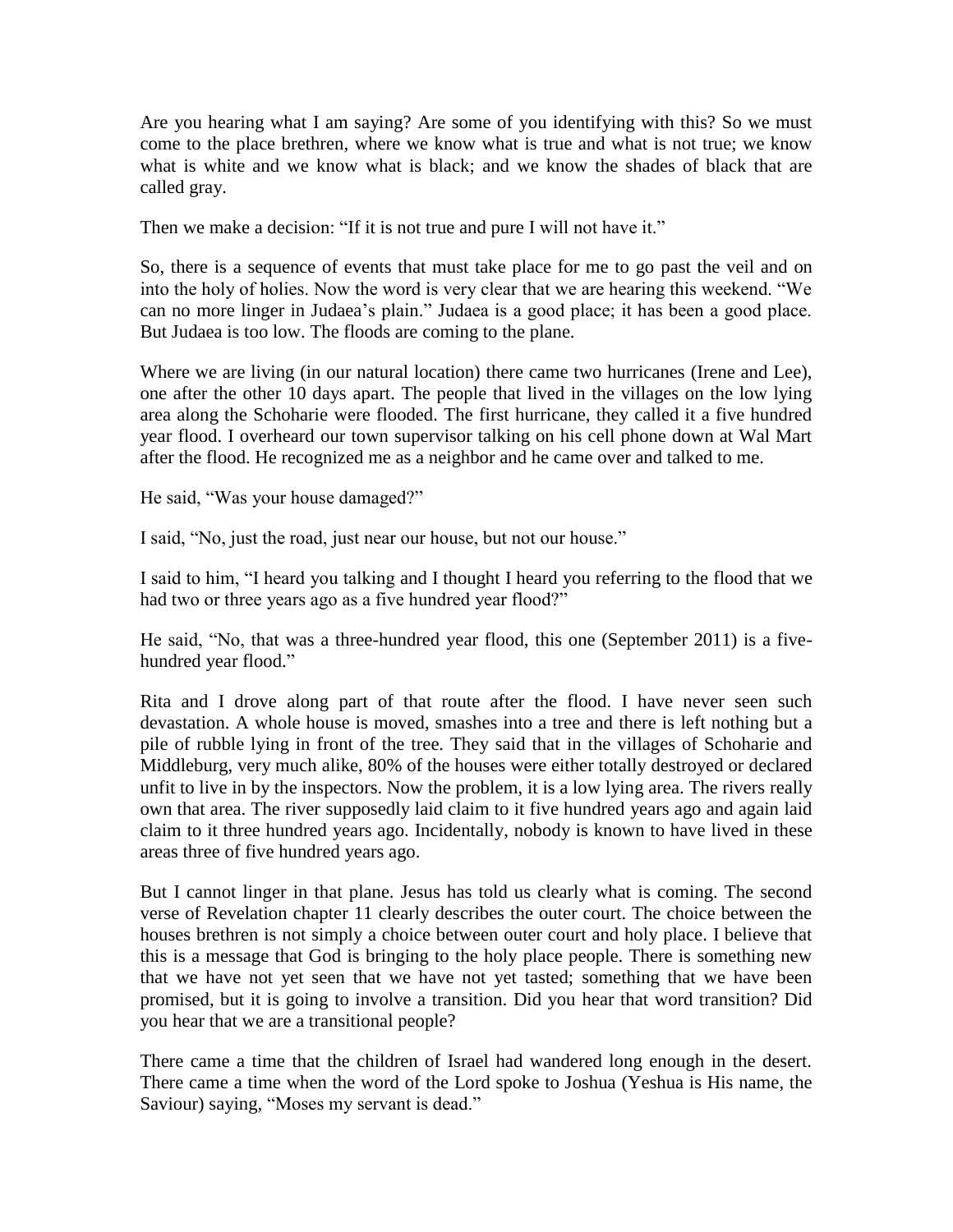Moses the head of the old house is gone. Hallelujah.

"Now get this people over the Jordan. Get this people in and begin to possess the land. Begin to contend with the Amorites."

Do you know what that means? Pick a fight with some Amorites. Contend with them a little bit. Trouble them a little.

Put these demons on notice that you are taking over now. "Here I am! I'm taking over here!"

Go after the strongman and the principalities.

Og, the king of the Amorites, king of Bashan. He was the giant that slept in the 13 foot (that would be about 4 meters) bed.. He was a strong man, wasn't he?

So I say, there is a sequence of events that has to take place. You do not pass through the veil until you have done the business at the golden altar. Now the word here with this measuring reed was not only to measure the temple, but also the altar and the people. So the measurement has to be laid on the altar as well.

Well you say, "But it is the golden altar?"

"What is the problem with the golden altar?"

Well there is not a problem with the gold on the golden altar. The problem is that you don't have the fire that it going to be required to make the sacrifice. You may be reluctant to bring the incense that will be required of your soul (shall we say the beheaded soul). And if we lack the proper fire: it backs up the problem to the lampstand; which means that there is a lack of light; which means that there is a lack of oil; which means that the holy place could be half full of foolish virgins. You see, it is all tying together, everything that He said is tying together. Of course the problem of fire also backs up into the outer court where the fire was supposed to be burning, which was supposed to be the source of the holy place fire.

Now the search goes on, "Where is the fire?" <sup>4</sup>

 $\overline{a}$ 

Hallelujah. So there are a lot of problems in the holy place. There is a sequence of events that needs to take place.

Now we go back to Matthew 24, let's read it and let's see the way the Lord puts the word together. You know in my way of thinking I could take a little knife and separate this part from this part, but when Jesus is giving this word it has such a perfect flow to it. Where does one begin? Everything He is describing here talks about the problem. That is: afflicted; kill you; hated; offended; betray you; hate one another.

<sup>&</sup>lt;sup>4</sup> Refer to our message given July 2011, "The Lamps have gone out".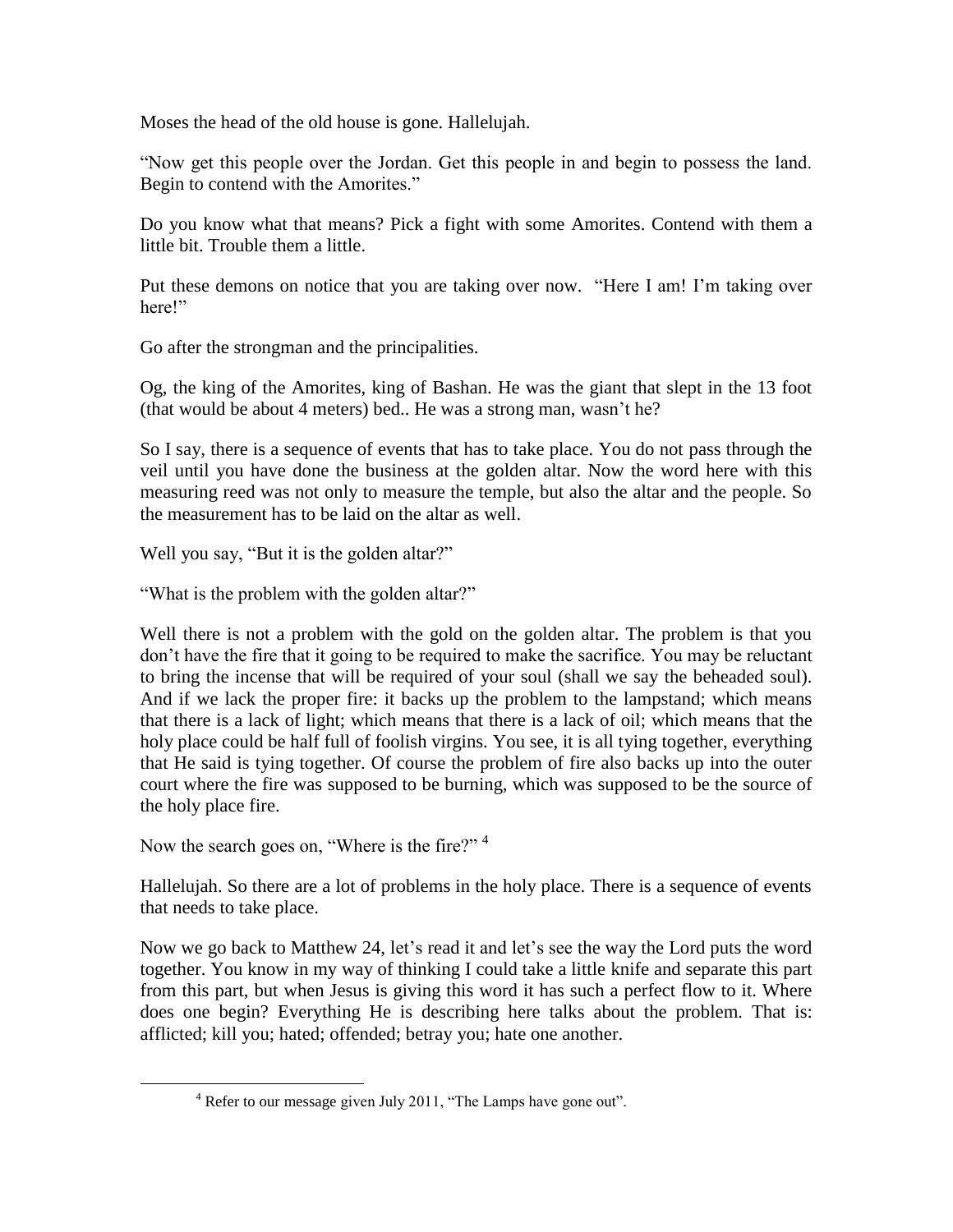"That doesn't sound like church, does it?"

"But that is the world, isn't it?"

Oh not just the world, it is happening in the church. And false prophets!

"That is not in the church, is it?"

Oh yes, it is in the church. Yes. Iniquity will abound; love of many wax cold. Cold! Love of many wax cold. COLD! Ice is cold. How did ice get cold? How did it become solid? Frozen? Do you know what this term "waxed" means? It goes through a process of changing from liquid to solid. This is what happens to candle wax, paraffin. This is why there is no candlestick anywhere in God's house or in God's word about the tabernacle. God is only an oil dealer. Oil flows, the other substance has waxed cold. God does not talk about living ice; He talks about Living water that flows. All right, so we get down here to verse 13:

Mt 24:13 *"But he that shall endure unto the end, the same shall be saved."*

How many of you are enjoying enduring unto the end? I say, how many of you are **enjoying** enduring unto the end?

Now notice this next verse that He throws right in here. You may be saying, "Well what does this next verse have to do with that?"

Vs 14 *"And this gospel of the kingdom shall be preached in all the world for a witness unto all nations; and then shall the end come."*

This gospel, what gospel was Jesus preaching? When He said this He was definitely preaching an end-time gospel, was He not? He is saying, "I want it in all nations." You see there is a variety of understandings and the twisting of the Word of God that people are giving this.

Some years ago I went to Hungary. I think it was just Janet and I that went that time. There were some church men that came to the house where we were meeting in Kiskunhalas. They had just been throughout Hungary and they had been over in Romania and Bulgaria. By the way, have any of you been in Bulgaria? What is going on in places like that? Men have suffered, men have been imprisoned for Christ in places like this. Maybe we need to pray the Lord of harvest to thrust some laborers out into these places.

Anyway, there were some men that came to the meeting and they had just finished a tour with a movie, "Jesus of Nazareth."

Yes, the men were very glad to announce that they thought that they had been to every city and every village and in all of the Evangelical churches. That was good, but what surprised me next was the announcement that the leader made.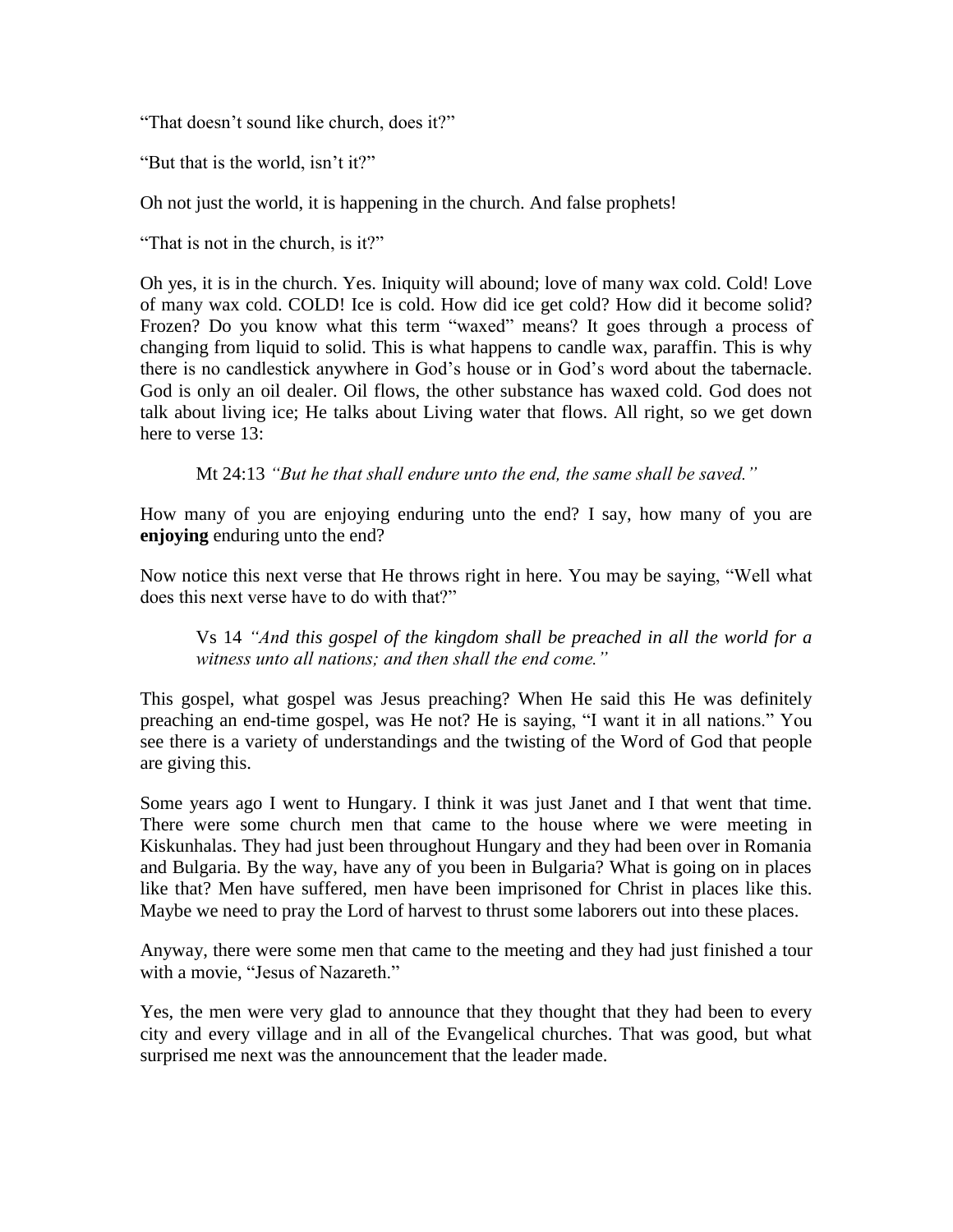He said, "Now there is no more need to go out and preach the gospel anymore. We have been there. We have done that. It is all finished."

I was so stunned; I didn't know how to answer the man. Well, here we are still preaching this gospel and I think we are preaching something different than what that man was talking about.

Vs 15 *"*(Then Jesus said) *When ye therefore shall see the abomination of desolation, spoken of by Daniel the prophet, stand in the holy place, (whoso readeth, let him understand:)"*

Where? Where? *"In the holy place"*. Now brethren, when Jesus spoke this word there was a natural temple. There was I'm sure a natural place called the holy place. Jesus knew that the abomination of His day (and we are talking on two different levels here), would bring about desolation of that temple. What is desolation? Desolation is that which makes desolate. That is not a genius definition is it? When the flood had been through some of these places, they were desolate. When the tsunami had been through some of the places that it hit, they were desolate.

There came one of the most powerful of recorded earthquakes during my time in Alaska on Good Friday of 1964. It was very violent. It also brought a tsunami along the southern coast. It was totally unexpected and they described it as a wave that came in at least 30, possibly 40 feet high. The reason I also know is that there was a woman who came to our clinic up in Fairbanks whose husband had been standing on the wharf watching the boats unload when the wave came in. He had one of their children with him. They were never seen again.

I went down there about a year later. I drove down into the little village, city, whatever. The houses that were still there were desolate (empty, deserted). There were fishing boats that were moved inland 50-100 feet in a pile of silt and mud, still there lying on the side, lying there desolate.

"Abomination of desolation": now we can define abomination, but desolation means that it is going to clear the place out. So here is another one of these sequential events that has to take place. **BEFORE THERE CAN BE ANY GOING THROUGH THE VAIL THE PLACE HAS TO BE VACATED<sup>5</sup>** . Maybe we should be asking the Lord what that really means. What is that evacuation all about?

The other thing that I am aware of is that there is only one priest (one priesthood), Christ the high priest or those who are in Christ that are going to go through that veil. All other priests, all other ministry, all other priesthoods will have to abandon the premises now.

Now as I am thinking about this I'm thinking how Ezekiel (Chapter 44) made a distinction between two realms of priesthood. Both of these priesthoods were appointed of God and had a purpose in His house. There was the priesthood of the sons of Zadok

<sup>5</sup> See Lev. 16:17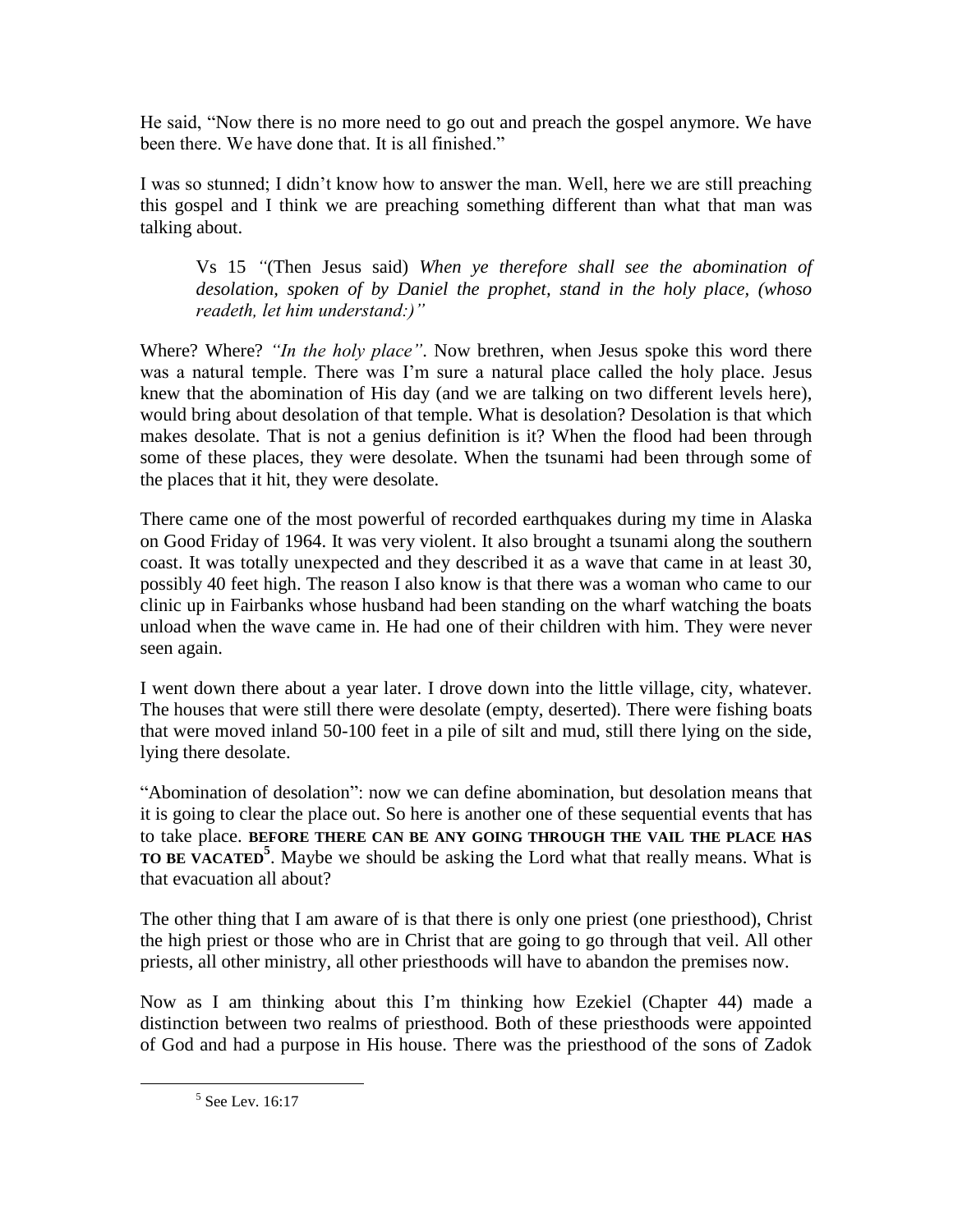and there was the other priesthood, whom when the rebellion came, they followed the people in the rebellion. Now those other priests, they had come back and repented to some extent. Nevertheless the reputation was still set and God had said that they can minister to my people; they can minister to the house. They can do those things on that level. But the sons of Zadok will minister to me.

Well, yes, I agree. Yes, I want to be of sons of Zadok. But now I really need to know more of what it really means to minister to You, Lord? I haven't preached a lot about it. I haven't heard a lot of preaching about it. How am I going to discover what God is asking of me to be of the sons of Zadok? How am I going to minister unto the Lord? You see, this is not going to be much of a public thing, is it. My ministry to the Lord is pretty much going to be kind of a secret thing. My house, my wife, you're not going to know what is going on in my ministry to the Lord. It is going to be something that the Lord is going to see and yet it is going to be the thing that is going to qualify that priesthood and make that priesthood a part of that priesthood (of Christ the great High Priest) that will go through the veil (actually did go through and will now be taking us through).

If you can remember, I did a teaching on the sons of Zadok a few years ago and I tracked the genealogy of the sons of Zadok back to Phineas the son of Eleazar which could be contrasted with the other priesthood line of Ithamar (Eleazor's brother). We lose track of the line of Ithamar for awhile, but it shows up again in the days of David and Samuel as the house of Eli, which at that time was sitting in the seat of control. They were managing the religious, spiritual affairs of Israel and it was very corrupt. It was an abomination to God and He sent a prophet to give a word of warning to the house of Eli.

We don't have time for a lot of detail, but again I could trace these priesthood lines down through some of the rebellions that took place in David's time. The first time it was with the Absalom rebellion when the young priest Abiathar, a descendant of Eli was still loyal to the house of David. But when it came to the final rebellion of Adonijah, Abiathar joined the rebellion.<sup>6</sup> That is where the split began and that is where the division began to be manifest between the sons of Zadok and the other line of priesthood.

Okay, so the holy place is going to be desolate and vacated, whether by voluntary choices that people make, or by being driven out. Do you know that Jesus drove a lot of religious people out of the temple? They had a good thing going there and they were prospering. They had marketing and money tables all over the place.

So what will you see this desolation spoken of by Daniel the prophet? How will it happen?

Let them take their time and let them take several days and pack up their goods. Let them make arrangements leisurely for a move. Let them hire moving vans and get quotes and estimates. NO. Let them FLEE.

Vs 16 *"Then let them which be in Judaea flee into the mountains:"*

<sup>6</sup> 1 Kings 1:7-8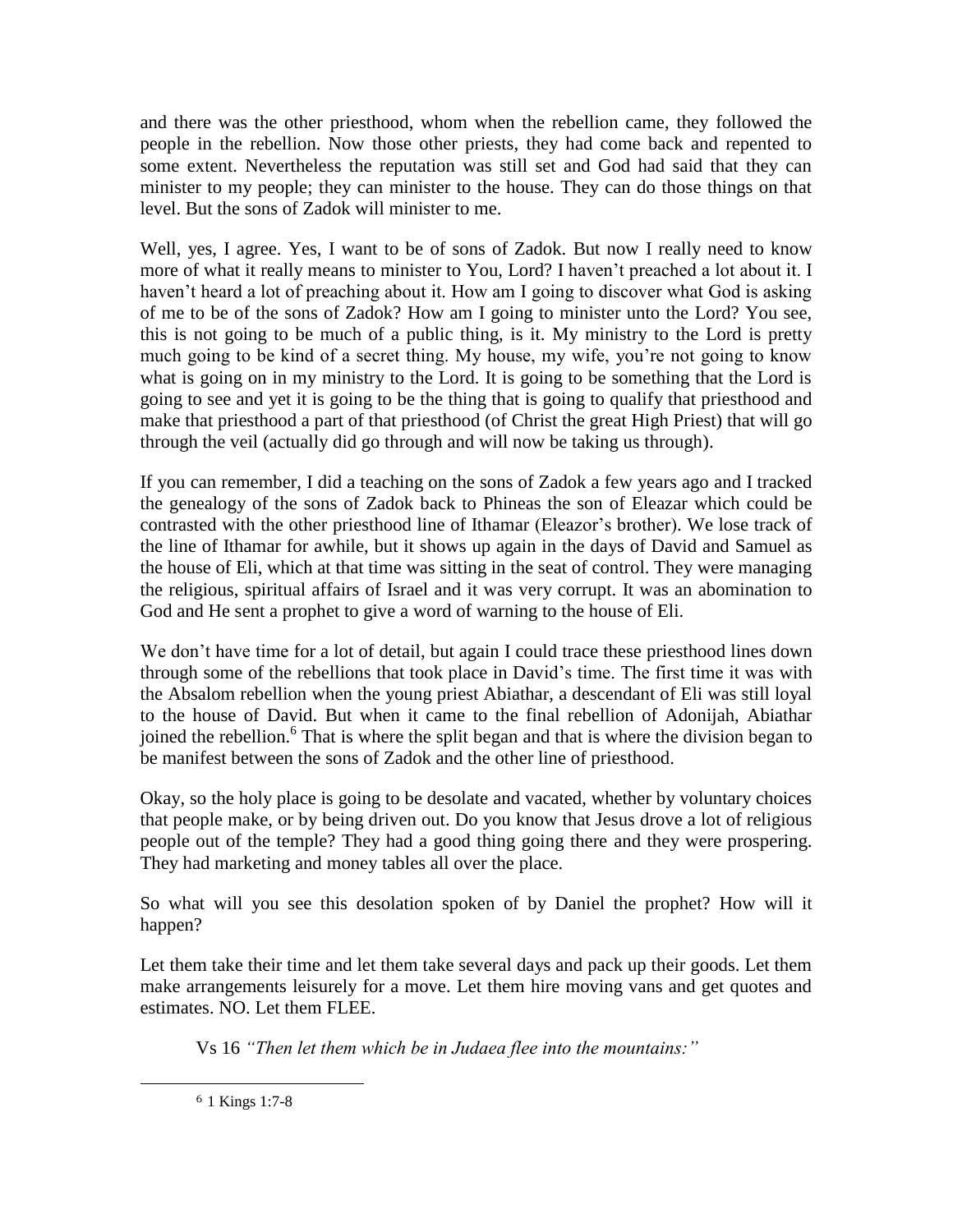You see, the weather forecast says that we are going to get a half a meter (about 20 inches) of rain in the next 24 hours. That is about what it did with some of the floods that I have seen. People should understand that language; this water has to go somewhere. So the warnings are given:

## "GET OUT NOW!"

"No, you don't have time to load your truck with all your goods."

"You have time to grab what you can grab in your arm and run for your car."

"You must flee if you intend to live."

## Hallelujah. That is what people had to do in the Schoharie Valley. **FLEE FROM THE LOW PLACE, FLEE TO THE HIGHER GROUND**.

Now there is clearly only one higher ground (in God's economy). There is only one place left. I have already fled from the outer court. Prior to that I fled from Babylon and the world. Why would I go back in that same direction? There is only one higher ground and that is holy of holies. Now I don't know much about life in the holy of holies. What experience that I have had in the holy of holies was most awesome (I don't have a word; I don't think there is a proper English word). I was going to say terrifying, but I wasn't terrified. Awesome maybe would be a good word, but it doesn't say enough. You can't describe what it is like to be in the presence of the Almighty. I don't think Moses could really describe when He asked God, "If I have found any favor, show me who You are." He couldn't see it all, not and live. But what he saw he had no natural descriptions. He said, "The Lord God Almighty, merciful, gracious, longsuffering, holding the guilty, forgiving…"<sup>7</sup> . There were just no natural words to describe the nature of the overwhelming presence of God.

Now brethren, before we get into the presence of the Lord, let's make one more lookat at the abomination of the desolation. I think Burt touched on Revelation Chapter 13 briefly. Can we go over there for just a minute? Because he described the thing and he applied it to the holy place with the name "beast".

Now brethren, as far as I am concerned, we are not talking about a future event. We are talking about a presence that has slipped in to the holy place, (I almost want to use the term "slithered" in), unnoticed with some kind of a painted white countenance, very religious looking, which by the way is the literal description of the word "Jezebel". The word "Jezebel" means pure and white and chaste, very sweet and very religious, but when the true nature is known, she is a beast. She doesn't have a problem supporting her 450 false prophets. But when she encounters the true prophets she will kill them without hesitation.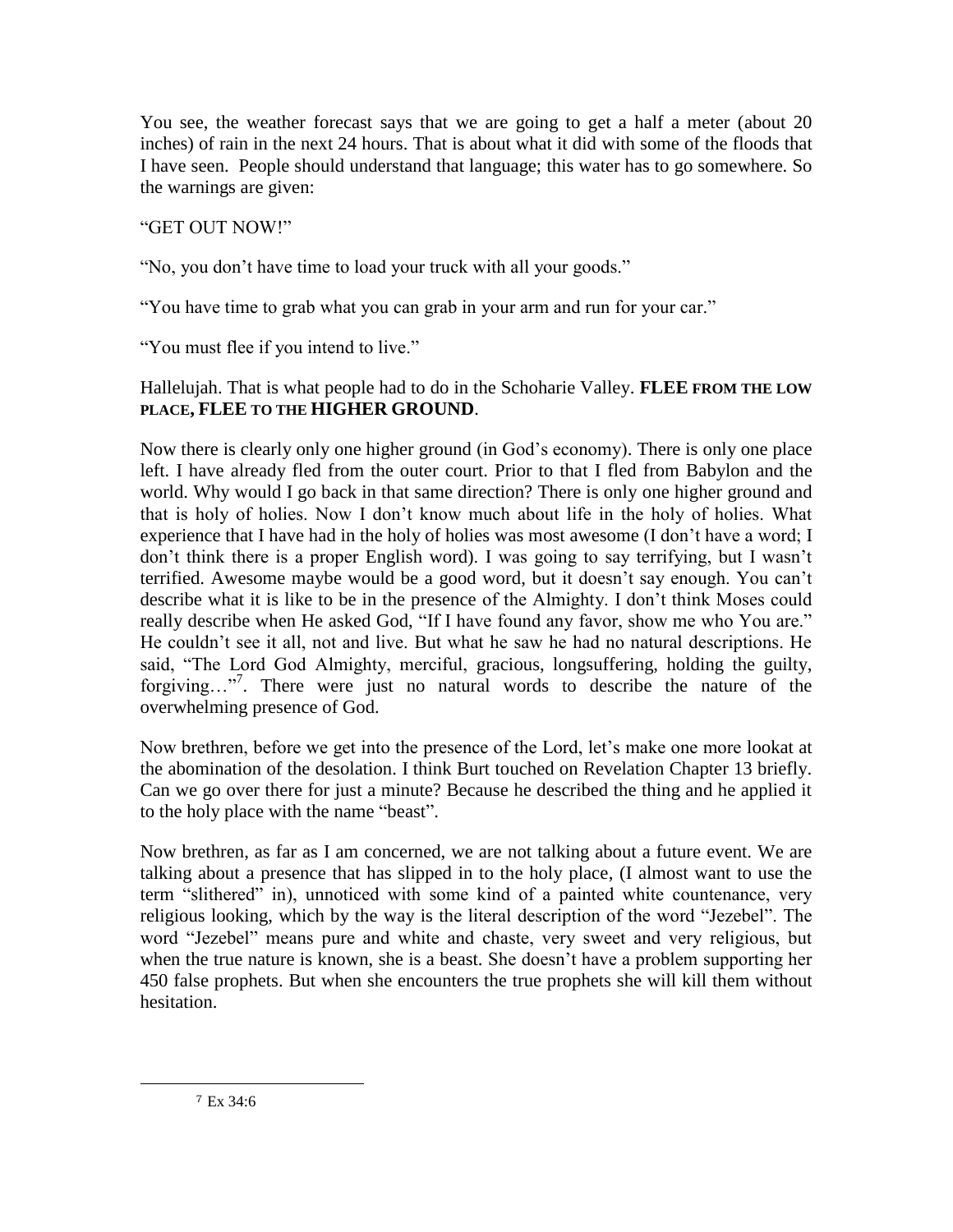One day I was reading or hearing the word about Jezebel and in the spirit I heard her scream. I have never heard such a horrible scream in my life. I know it didn't hear it in the natural, I heard it by the spirit. A shriek! Angry! Foaming at the mouth scream! Demonic! I believe brethren, that when that angel puts the chain on that serpent, the dragon, there is going to be a scream that goes out such that you have never heard.

So from what I understand then, it is the same nature as this thing in Revelation Chapter 13. This same beast, did I say beast? Yes, there are two of them. The one comes out of the world. You know when he comes out of the sea he comes out of the world. The sea is the world. We are hearing about one of his heads being wounded. This is a political thing, isn't it? A world thing? Politics? One of these political heads (empires) got wounded and it looks like the church (Rome) healed it. Of course the church wants to go into politics. It wants to keep the Band-Aids on that wounded head I suppose. Okay. Then there is another beast and that one is coming out of earth, which is the carnal church. But the interesting thing about this beast, without focusing on all the other aspects here, it says here in verse 1, *"…and upon his heads the name of blasphemy."* 

Now, what is the definition of "*blasphemy*"? "*The names of blasphemy*"? In here is it the name of blasphemy, but in the description of the harlot it had "*names*"<sup>8</sup>. Let us understand again the definition of blasphemy. My understanding of blasphemy is that if you ascribe to God a thing that is not God it is blasphemy. But the opposite is also true, failing to ascribe to God a thing that is God and saying it is not God is also blasphemy. So of course when man takes on the titles or attributes of God he is wearing the name(s) of blasphemy.

"I am the Reverend. Yes, I am Father thus and thus."

This is blasphemy. But you see, that isn't the full extent of blasphemy. Blasphemy is also saying when you hear the preaching of the truth that it is not God. Blasphemy is also when somebody is bringing something that is absolutely not God, and saying that it is God. Now brethren, the supposed holy place church (would it be more easily identified if I called it the Pentecostal oriented church?) is and has been for many years full of this kind of blasphemy. This is the very thing two years ago that gave this test to this outer court expression with this fellow in Florida Todd Bentley.

Beware that ye be not deceived, for if it were possible the very elect shall be deceived.

When we were first made aware of this, shown a little clip on the television of what was going on there in Florida, I was shocked.

My first reaction was to say, "No, no way!"

But because so many Christians seemed to be giving thumbs up for this thing I said, "Okay. I could be deceived. Let me go back. Let me ask the Lord. Let's not rush to judgment. Let's get some discernment here."

 $8$  Rev 17:3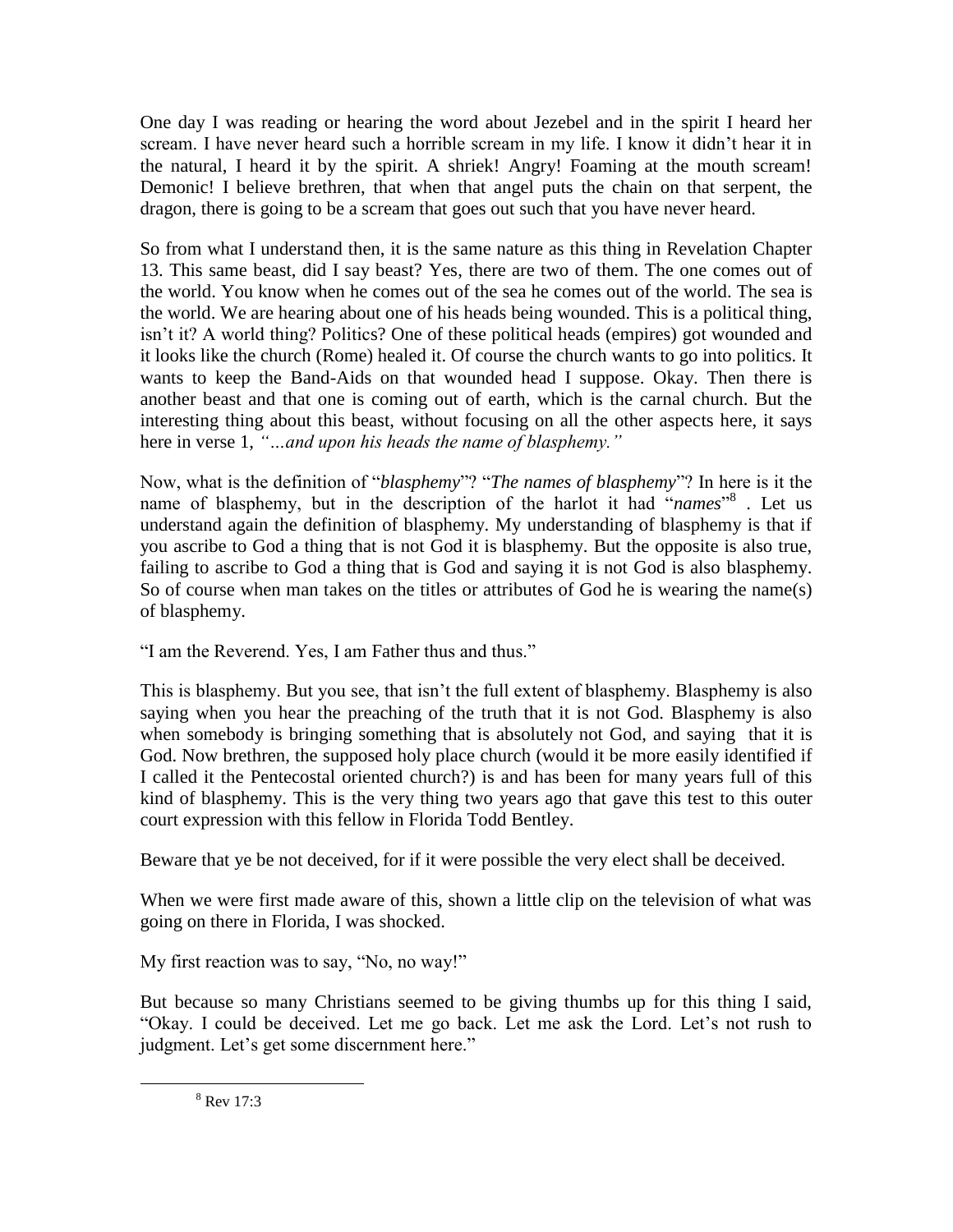But something inside of me was giving me a stomach ache. When I did the research I found the disease that was giving me the stomach ache and it was pretty bad. When I began to announce the decision that I had made, I was so surprised. People that I know that have been in this end-time message that I am preaching, were also buying the Todd Bentley thing. Of course it didn't last long; this little star fell to earth with a resounding crash.

Somebody sent me a link and said, "Go back on the internet. It isn't over." I found out that there is another "five-fold ministry" (whom I have heard about, but knew almost nothing about) that was making proclamations about this man and this "ministry", "Well, we got our apostles and prophets together, and we anointed this man and we laid hands on him;" they had a great gathering of spirit-filled people from all over the U.S. And now they are trying to get this fallen man restored to that same kind of ministry.

I don't have a television but I thought to myself that this kind of show business is only going on in America. One day I stopped at a house in Africa that had a television and they had an African channel that was broadcasting from Nigeria. I couldn't believe what I was seeing. It looked like a stadium that was full of people. There was a Nigerian Prince looking man who was walking about up and down. I could not believe that people were submitting themselves to his spirit in such a manner as they were doing. They were totally convinced that "this is the move of God". Now brethren, I am beginning to see a real contrast between these houses, because until you look into the house you may not see it, but I have gotten some glimpses into the old corrupt house. I clearly made up my mind that I don't want that house. I don't want to be anywhere near that house.

Okay, so what about blasphemy; in verse 6 here it says:

Re 13:6 *"And he opened his mouth in blasphemy against God, to blaspheme his name, and his tabernacle, and them that dwell in heaven."*

Now I believe that means that he is now blaspheming the true priesthood, the true sons of God in the true holy place. It says "*them that dwell in heaven*", what heaven? Come now, what business does the Devil have to blaspheme those that are dead and gone and before the throne of God? He has got to be blaspheming those of us who are living in heavenly places here and now, those that have come up out of Judaea's plane into the heavenly higher ground. We are going to have the wrath of the world and the wrath of the (fallen) church system. By the way the word church is a good word. There is a true church. This is why I have to add that little suffix "system" behind it, not the true church. There is going to be blasphemy against you.

They are going to say we "are of the Devil", that we "are not of God". They are going to say that "you are leading people to perdition". You see the Devil speaks in accusation the traits of his very own nature.

Now let me come back to Revelation Chapter 11, because I want to come to the good news. We have been examined, we have been measured, we have been separated out (amen), we have been fired up with the true fire (amen), and we have laid our soul on the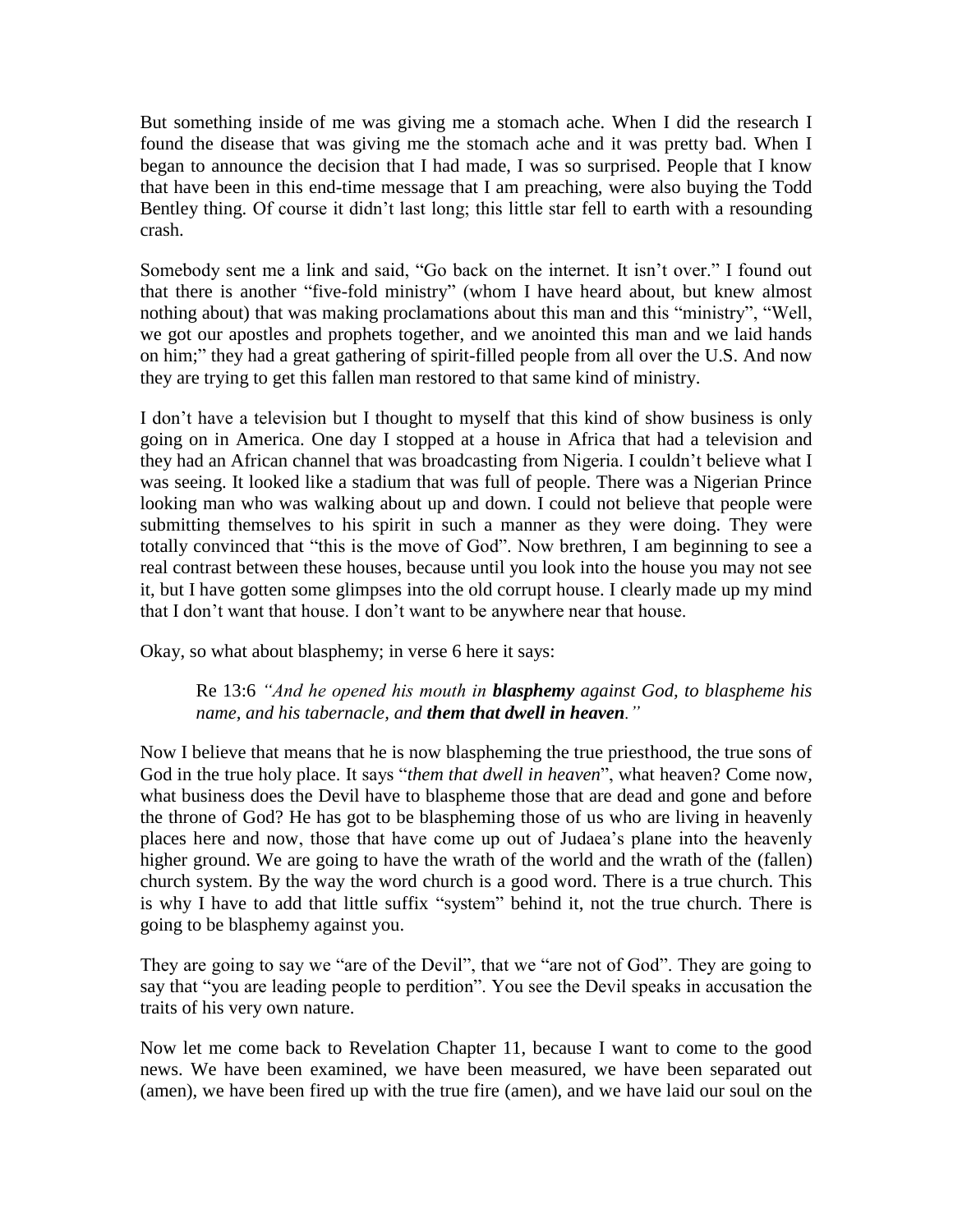golden altar. We are at the point of breaking through. I didn't hear anybody say "amen". Aren't we at the point of breaking through?

"Amen"

You know a brother one time said to me, "The Lord can't come now."

All right, it was ten years ago, but I still believed the Lord could have come.

I said, "Why can't He come now?"

He said, "Because we are not ready."

You know I don't know that my personal position of readiness is going to stop the coming of the Lord. If I look around and say, "He can't come because I'm not ready", then the indictment is against me. Then I need to get myself ready because there are going to be people who are not ready when He comes. Yes, there are going to be an element of unready foolish virgins. Virgins are Christian people who should know about the dealing of oil. Hallelujah.

So we come down to verse 3 and we will look at the beginning of this.

Re 11:3 *"And I will give power unto my two witnesses…"*

"I will give power to my two witnesses", what is the problem? How many of us have all the power that we need? Not a one of us! "I will give power", when God says He is going to do something is it past, present or future? Someone says, "all of the above". But the particular context here is future, because when you consider the circumstance; consider the power that they will have and it is still future, "If any man will hurt them fire comes from their mouth and they must be destroyed" (vs 5). They have power to bring plagues (vs 6).

Now I know that I am not yet in this place. I know and I believe that I can still be hurt. I believe it would only be the grace of God that would prevent me from being killed if somebody were intent on doing me serious harm. On the other hand, I believe that no man can do that unless God permits him to do so. Nevertheless, I'm not quite ready to book passage to certain places that will certainly try to kill me if I preach. It is a bit of turmoil there right now. In other words, I am not ready to just go out and tempt God until I know that this thing is settled. Then I've asked myself, "How am I going to know, except that somebody might try to harm me and I'll find out that it won't work."

Now listen brethren, the description that we have here in verse 5, 6, 7, what have you, this is not a description of any place we have ever lived before. This is not a description of holy place life as I have lived it until now. I'm come to the conclusion that this has got to be a description of life in the holy of holies. This has got to be the description of the sons of God walking in that realm for which we have been preaching for years, for which we have been preparing, and for which we have been enduring tribulation, stripping and purging.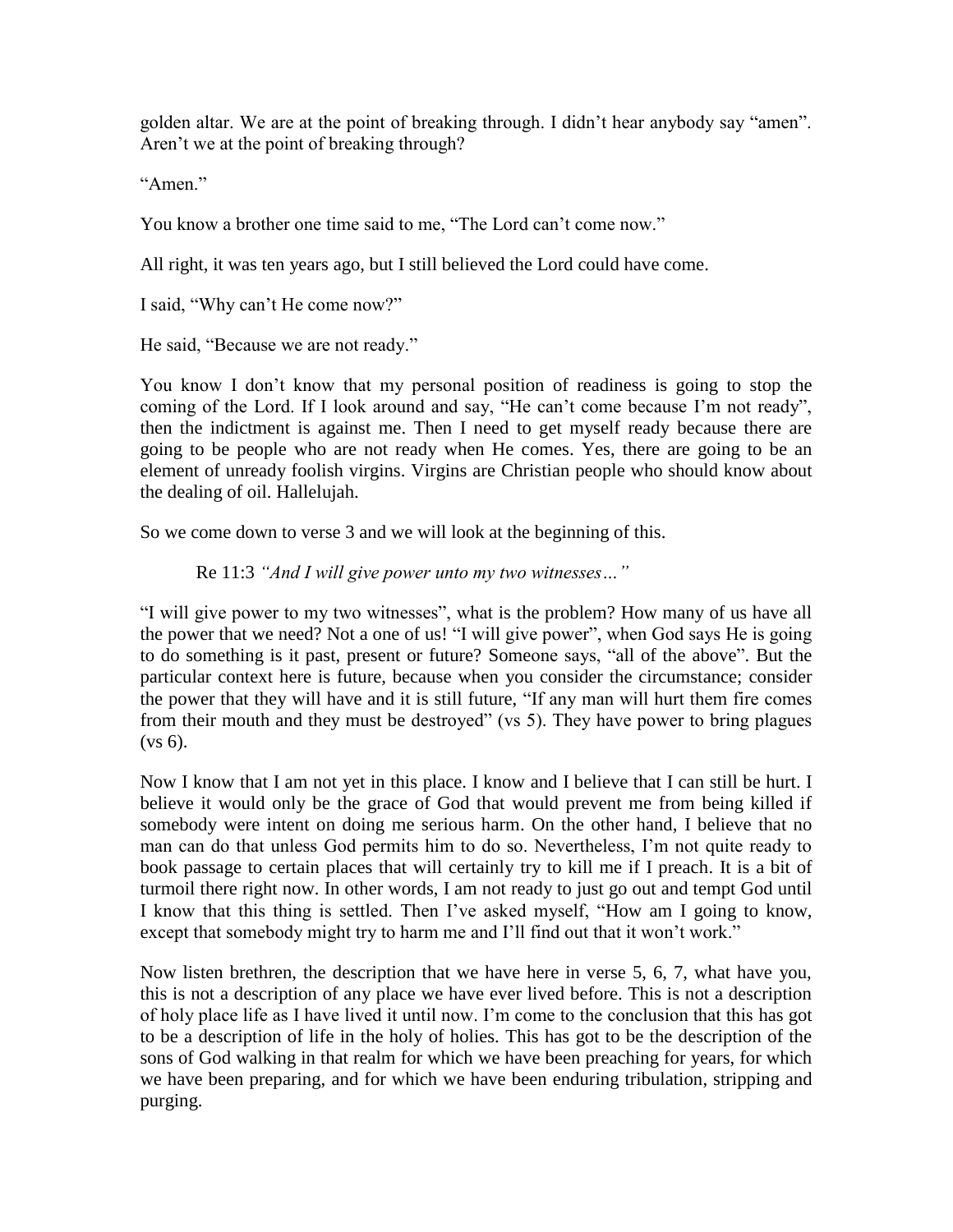"*I will give power*", "*I will give power*", saith the Lord. Hallelujah.

Now can we just take a minute and define what this word power really means? Awhile back I photocopied one of the pages out of the Strong's Concordance; it is the page that said "power". There are basically two Greek word definitions for our English KJV bible word "power". The first definition of course is authority, <exousia> (G1849). The second is the word  $\langle$  dunamis $\rangle$  (G1411), which is strength and a dynamite kind of dynamic power. So there is a difference between these two. What is implied here in verse 3 is the word that means authority. Now authority (*exousia*) is a kind of power that supersedes *dunamis* in that it is greater.

Let me give you the best example that I can think of in a battlefield situation. You can take any weapon that they use these days but I like to think of the tank; it is built like a bulldozer with giant guns mounted on it. It just reminds me of such a beastly powerful unstoppable machine. I remember when they had what they called "Desert Storm" where the army went into Kuwait with those tanks. There were fleets of tanks that would be rolling across the desert churning up sand behind them. The big gun barrel on the front of that thing would belch out fire and destruction. The projectiles could travel for miles and miles and annihilate some other tanks that were way out there. *Dunamis*! "*Dunamis*!"

Now in charge of these tanks could be somebody with perhaps the rank of Colonel, the Tank Commander. He is a man, no bigger than I am. He doesn't have all of that *dunamis* in his person, but he has authority over those tanks. In my mind I see a picture. I see these tanks rolling along and I see the Commander standing out in front of them, he is facing them and they are coming toward him. Inside the tanks are the driver and the men with the telescope and they are watching the commander. All that denamis power is coming straight toward him. But they know who he is. They recognize he is the boss. They come to a certain place and he raises his hand with authority – STOP! All those tanks come to a halt. *Exousia*!

Now this is what God is saying He is going to give, "I will give you the power over the darkness. Raise your hand, speak the word and it stops."

If they try to harm you, "STOP! You can't go any further."

Can we just take a look at a few examples? Jesus told them in Acts Chapter 1. I'll read it.

Ac 1:8 *"*(Jesus speaking) *But ye shall receive power, after that the Holy Ghost is come upon you…"*

What is He talking about? Is He saying, "You will receive authority"? No, that is not what He is saying here. You are going to receive *dunamis*. So we can have *dunamis* too. *Dunamis*, power to heal. *Dunamis,* yes, there is dunamis power, miracle power. That is not the end of it.

Some people want to say, "Well that is it!"

"We've got some miracles. We have got *dunamis* power. There is nothing better."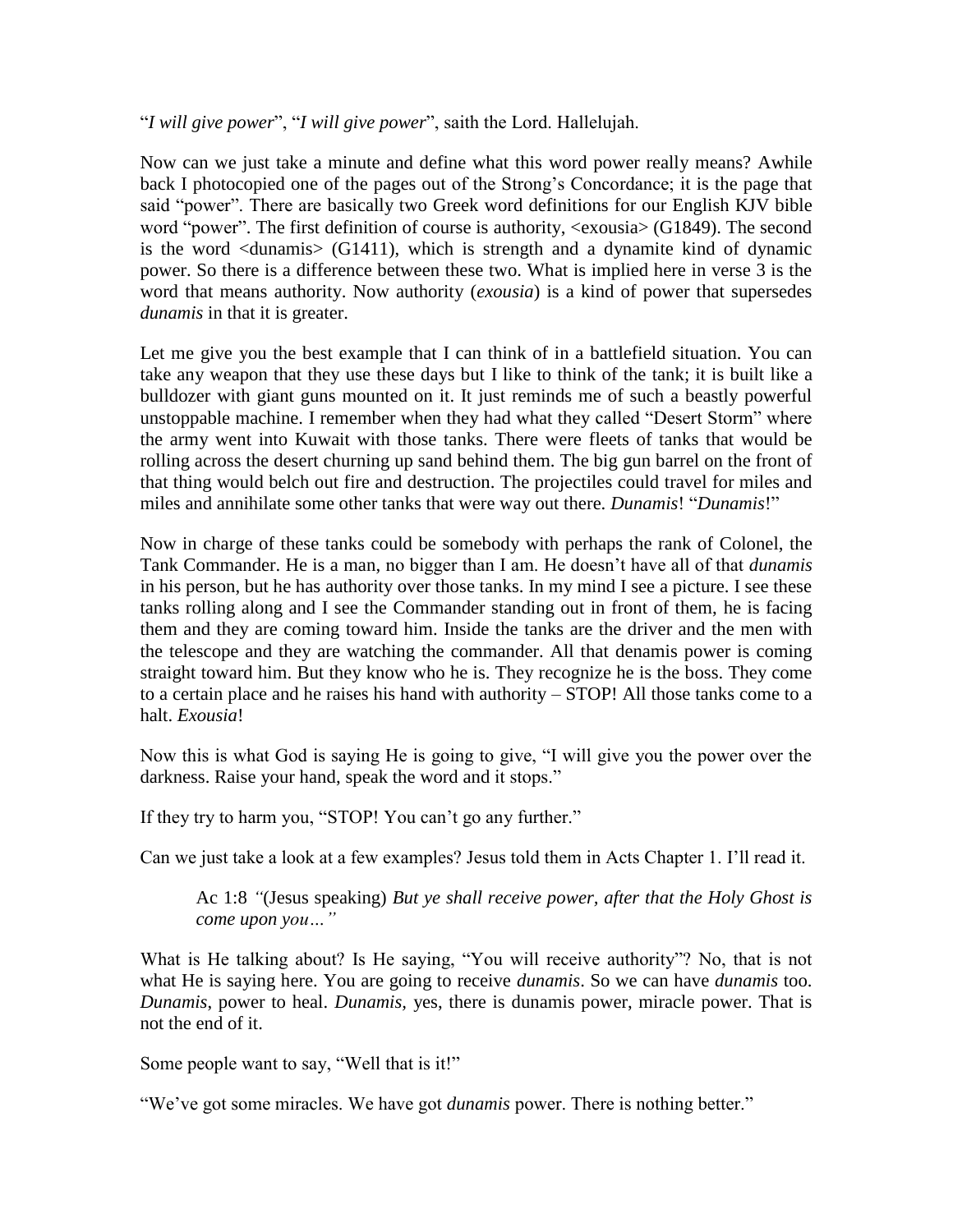Look at Luke Chapter 10. Now here is where it really gets interesting. Here is where He is really defining the authority and He gave it to seventy men. He sent them out. He told them:

Lu 10:8 *"And into whatsoever city ye enter…."*

Vs 9 *"And heal the sick that are therein, and say unto them, The kingdom of God is come nigh unto you."*

Then He said if they don't accept you:

Vs 10 *"But into whatsoever city ye enter, and they receive you not, go your ways*  (leave town)*…"*

Vs 11 *"Even the very dust of your city, which cleaveth on us, we do wipe off against you…*

Leave their dust behind too. Don't even take their dust with you. Okay. But nevertheless:

Vs 11 *"…notwithstanding be ye sure of this, that the kingdom of God is come nigh unto you."*

In other words, "whether you accept what I am saying or not, whether you believe it or not, the kingdom has still come and it is going to affect you."

Now, He goes down here.

Vs 16 *"He that heareth you heareth me; and he that despiseth you despiseth me; and he that despiseth me despiseth him that sent me."*

What is this a description of? Is this authority? Of course it is. In other words He is saying, "You are my representative and I put my full trust in you. I have given you so much authority that if a man rejects you he is rejecting Me."

Wow! Can we be trusted with all that? Can we be trusted that we are not going to put our own flesh into this thing?

"And while I am at it, I would like to make a million dollars on the side."

No, no. There is nothing personal in that. You are there representing Christ in that ambition. If you speak as Christ, you are in the authority of Christ. Your very preaching is bringing a word that is bringing the hearer to a decision. To some you are bringing the choice of heaven or hell. That is a pretty heavy word to carry, isn't it? "Hear me, hear Christ. Reject me, reject Christ." But you are just a man. The Lord knew that when He told them.

By the way, this is not the twelve. We don't even know the names of most of these seventy.